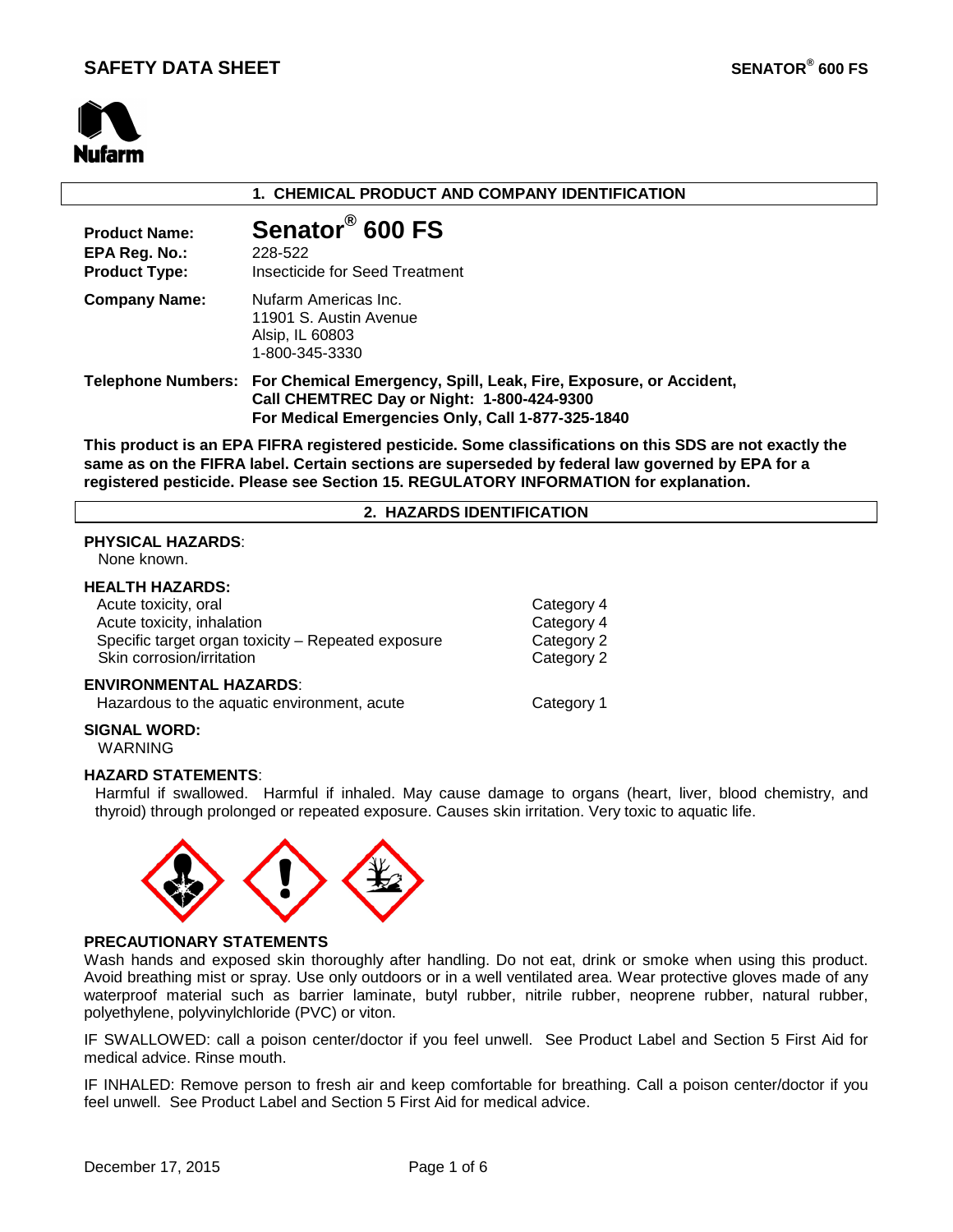# **SAFETY DATA SHEET SENATOR® 600 FS**

IF ON SKIN: Wash with plenty of water. Specific treatment, See Product Label and Section 5 First Aid for medical advice. If skin irritation occurs: Get medical advice/attention. Take off contaminated clothing and wash it before reuse.

Store in a well-ventilated place. Keep container tightly closed.

Dispose of contents/container in accordance with local/regional/national/international regulations.

#### **3. COMPOSITION / INFORMATION ON INGREDIENTS**

| <b>COMPONENTS</b>                | CAS NO.      | % BY WEIGHT         |
|----------------------------------|--------------|---------------------|
| Imidacloprid                     | 138261-41-3  | $47.2 - 50.1$       |
| Propylene Glycol                 | $57-55-6$    | $4.7 - 5.3$         |
| Silica (amorphous, precipitated) | 112926-00-8  | $0.1 - 0.9$         |
| Other ingredients                | Trade Secret | <b>Trade Secret</b> |

**Synonyms:** 1-[(6-chloro-3-pyridinyl)methyl]-N-nitro-2-imidazolidinimine

Ingredients not precisely identified are proprietary or non-hazardous. Values are not product specifications.

## **4. FIRST AID MEASURES**

**If Inhaled:** Move person to fresh air. If person is not breathing, call 911 or an ambulance, then give artificial respiration, preferably by mouth-to-mouth, if possible. Call a poison control center or doctor for further treatment advice.

**If Swallowed:** Call a poison control center or doctor immediately for treatment advice. Have person sip a glass of water if able to swallow. Do not induce vomiting unless told to do so by the poison control center or doctor. Do not give anything by mouth to an unconscious person

**If in Eyes:** Hold eye open and rinse slowly and gently with water for 15 to 20 minutes. Remove contact lenses, if present, after the first 5 minutes, then continue rinsing eye. Call a poison control center or doctor for treatment advice.

**If on Skin or Clothing:** Take off contaminated clothing. Rinse skin immediately with plenty of water for 15 to 20 minutes. Call a poison control center or doctor for treatment advice.

**Most Important symptoms/effects, acute and delayed**: Eye contact may cause moderate irritation. Skin contact may cause slight irritation.

**Indication of Immediate medical attention and special treatment if needed, if necessary**: None expected.

## **5. FIRE FIGHTING MEASURES**

**Extinguishing Media:** Water, carbon dioxide, dry chemical or foam.

**Special Fire Fighting Procedures:** Firefighters should wear NIOSH/MSHA approved self-contained breathing apparatus and full fire-fighting turn out gear. Dike area to prevent runoff and contamination of water sources. Dispose of fire control water later.

**Unusual Fire and Explosion Hazards:** If water is used to fight fire, contain runoff, using dikes to prevent contamination of water supplies. Dispose of fire control water later.

**Hazardous Decomposition Materials (Under Fire Conditions):** May produce gases such as hydrogen chloride, hydrogen cyanide, and oxides of carbon and nitrogen.

## **6. ACCIDENTAL RELEASE MEASURES**

**Personal Precautions:** Wear appropriate protective gear for the situation. See Personal Protection information in Section 8.

**Environmental Precautions:** Prevent material from entering public sewer systems or any waterways. Do not flush to drain. Large spills to soil or similar surfaces may necessitate removal of topsoil. The affected area should be removed and placed in an appropriate container for disposal.

**Methods for Containment:** Dike spill using absorbent or impervious materials such as earth, sand or clay. Collect and contain contaminated absorbent and dike material for disposal.

**Methods for Cleanup and Disposal:** Pump any free liquid into an appropriate closed container. Absorb and place into container for disposal. Decontaminate tools and equipment following cleanup. See Section 13: DISPOSAL CONSIDERATIONS for more information.

**Other Information:** Large spills may be reportable to the National Response Center (800-424-8802) and to state and/or local agencies.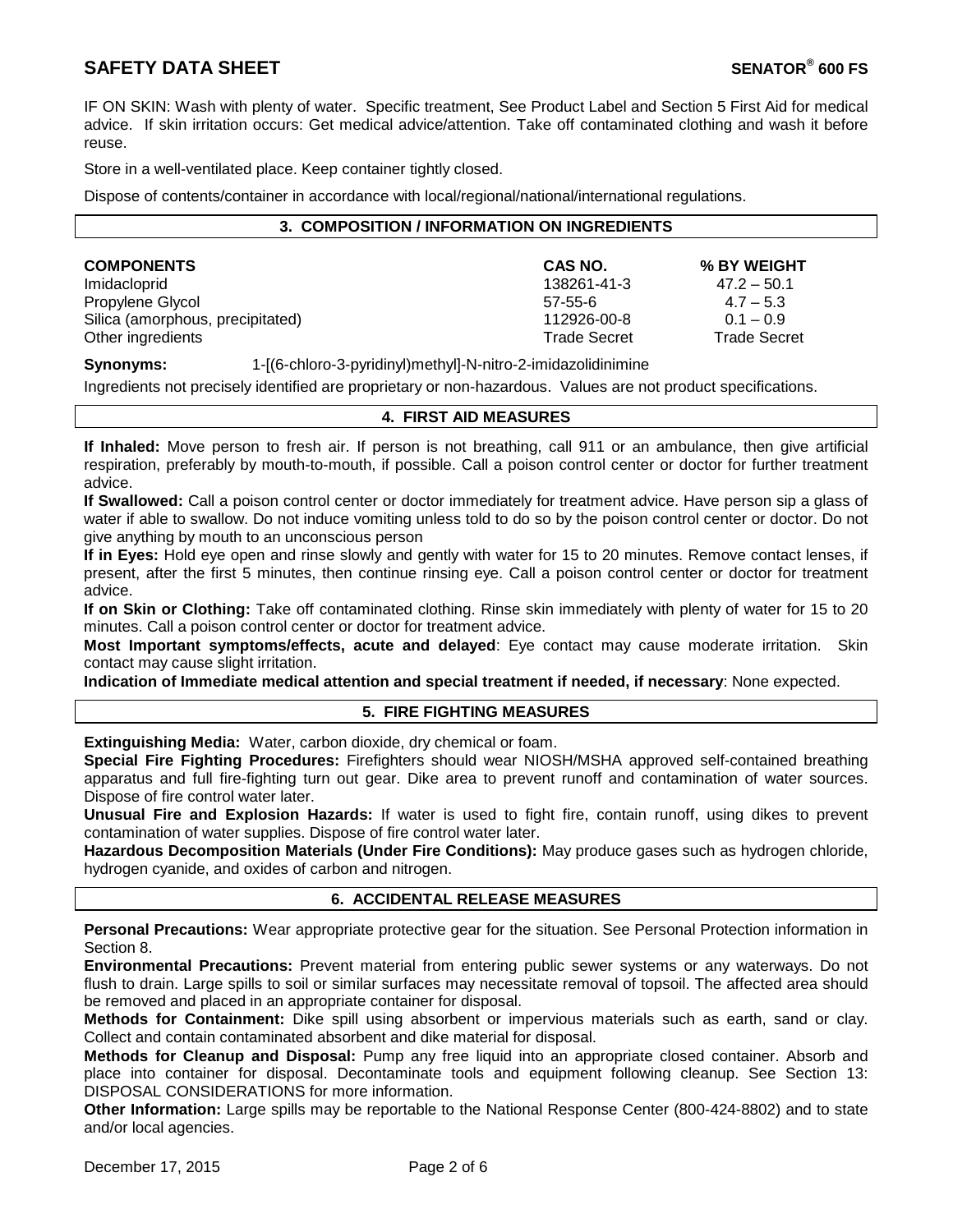## **7. HANDLING AND STORAGE**

### **HANDLING**:

Harmful if inhaled. Harmful if swallowed. Causes moderate eye irritation. Avoid breathing spray mist. Remove and wash contaminated clothing before reuse. Users should wash hands before eating, drinking, chewing gum, using tobacco or using the toilet. Remove clothing immediately if pesticide gets inside. Then wash thoroughly and put on clean clothing. Remove Personal Protective Equipment (PPE) immediately after handling this product. Wash the outside of gloves before removing. As soon as possible, wash thoroughly and change into clean clothing.

# **STORAGE:**

Store in a cool place. Do Not store in direct sunlight. Protect from freezing temperatures.

## **8. EXPOSURE CONTROLS / PERSONAL PROTECTION**

## **Engineering Controls:**

Where engineering controls are indicated by specific use conditions or a potential for excessive exposure, use local exhaust ventilation at the point of generation.

**Eye/Face Protection:** Not normally required. To avoid contact with eyes, wear chemical goggles or shielded safety glasses. An emergency eyewash or water supply should be readily accessible to the work area.

**Skin Protection:** To avoid contact with skin, wear long pants, long-sleeved shirt, socks, shoes and chemicalresistant gloves made of any waterproof material such as barrier laminate, butyl rubber, nitrile rubber, neoprene rubber, natural rubber, polyethylene, polyvinylchloride (PVC) or viton. An emergency shower or water supply should be readily accessible to the work area.

**Respiratory Protection:** Not normally required. If vapors or mists exceed acceptable levels, wear NIOSH approved air-purifying respirator with cartridges/canisters approved for use against pesticides.

**General Hygiene Considerations:** Personal hygiene is an important work practice exposure control measure and the following general measures should be taken when working with or handling this material: 1) do not store, use and/or consume foods, beverages, tobacco products, or cosmetics in areas where this material is stored; 2) wash hands and face carefully before eating, drinking, using tobacco, applying cosmetics or using the toilet.

#### **Exposure Guidelines:**

|                   | <b>ACGIH</b><br><b>OSHA</b>             |             |            |             |                   |
|-------------------|-----------------------------------------|-------------|------------|-------------|-------------------|
| <b>Component</b>  | <b>TWA</b>                              | <b>STEL</b> | <b>TWA</b> | <b>STEL</b> | Unit              |
| Imidacloprid      | <b>NE</b>                               | <b>NE</b>   | NE.        | NE          | <b>NE</b>         |
| Propylene Glycol  | 10 (WEEL)                               | <b>NE</b>   | <b>NE</b>  | NE          | mg/m              |
| Silica-Amorphous  | 20 million particles<br>per cubic foot* | <b>NE</b>   | 10         | NE          | mg/m <sup>3</sup> |
| Other Ingredients | <b>NE</b>                               | NE          | NE         | NΕ          |                   |

NE = Not Established

 $^*$  80 mg/m $^3$ /% SiO $_2$ . See 29 CFR 1910.100 Table Z-3 Mineral Dusts WEEL = AIHA Workplace Environmental Exposure Level

## **9. PHYSICAL AND CHEMICAL PROPERTIES**

| Appearance:                                   | White aqueous suspension                           |
|-----------------------------------------------|----------------------------------------------------|
| Odor:                                         | Sweet odor                                         |
| Odor threshold:                               | No data available                                  |
| pH:                                           | 6.9 (1% w/v suspension in DIW)                     |
| <b>Melting point/freezing point:</b>          | No data available                                  |
| Initial boiling point and boiling range       | No data available                                  |
| <b>Flash point:</b>                           | $>103.2$ °C ( $>217.7$ °F)                         |
| <b>Evaporation rate:</b>                      | No data available                                  |
| Flammability (solid, gas):                    | No data available                                  |
| Upper/lower flammability or explosive limits: | No data available                                  |
| Vapor pressure:                               | No data available                                  |
| Vapor density:                                | No data available                                  |
| <b>Relative density:</b>                      | 1.275 g/mL $@$ 20 $^{\circ}$ C                     |
| Solubility(ies):                              | Soluble in water (Not miscible in hydrocarbon oil) |
| Partition coefficient: n-octanol/water:       | No data available                                  |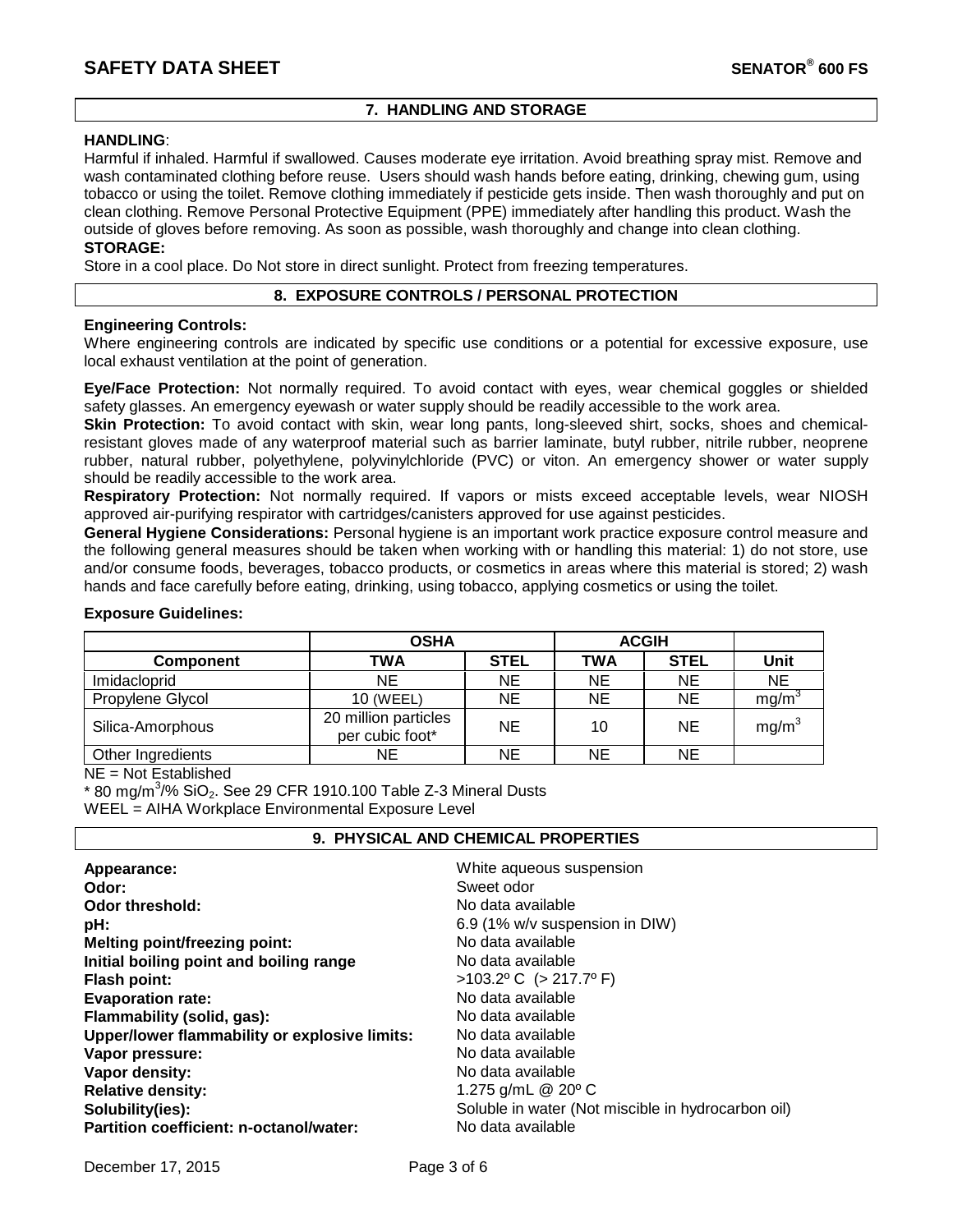# **SAFETY DATA SHEET SENATOR® 600 FS**

**Autoignition temperature:** No data available<br> **Decomposition temperature:** No data available **Decomposition temperature:**<br>Viscositv: **VOC Emission Potential(%):** 

**Viscosity:** 278.5 cSt @ 20º C

**Note:** Physical data are typical values, but may vary from sample to sample. A typical value should not be construed as a guaranteed analysis or as a specification.

## **10. STABILITY AND REACTIVITY**

**Reactivity:** Stable under normal conditions of use.

**Chemical Stability:** This material is stable under normal handling and storage conditions.

**Possibility of Hazardous Reactions:** Hazardous polymerization will not occur.

**Conditions to Avoid:** Excessive heat. For imidacloprid, strong exothermal reaction above 200° C.

**Incompatible Materials:** Not known.

**Hazardous Decomposition Products:** Under fire conditions, may produce gases such as hydrogen chloride, hydrogen cyanide, and oxides of carbon and nitrogen.

#### **11. TOXICOLOGICAL INFORMATION**

**Likely Routes of Exposure:** Eye contact, Skin contact

**Symptoms of Exposure:**

**Eye Contact:** Moderately irritating based on toxicity studies.

**Skin Contact:** Minimally toxic and slightly irritating based on toxicity studies.

**Ingestion:** Moderately toxic based on toxicity studies.

**Inhalation:** Moderate to low inhalation toxicity based on toxicity studies.

**Delayed, immediate and chronic effects of exposure:** None reported.

## **Toxicological Data:**

Data from laboratory studies conducted are summarized below:

**Oral:** Rat LD<sub>50</sub>: 1,139 mg/kg

**Dermal:** Rat LD<sub>50</sub>: >5,000 mg/kg

**Inhalation:** Rat 4-hr  $LC_{50}$ : <2.02 mg/L

**Eye Irritation:** Rabbit: Mildly irritating

**Skin Irritation: Rabbit: Slightly irritating** 

**Skin Sensitization:** Not a contact sensitizer in guinea pigs following repeated skin exposure.

**Subchronic (Target Organ) Effects:** Repeated overexposure to imidacloprid, may effect heart, thyroid, blood chemistry, and liver. Ingestion of large amounts of propylene glycol has resulted in symptoms of reversible central nervous system depression including stupor, rapid breathing and heartbeat, profuse sweating and seizures.

**Carcinogenicity / Chronic Health Effects:** Prolonged overexposure to imidacloprid can cause effects to the thyroid. Repeated overexposure to propylene glycol can produce central nervous system depression, hemolysis and minimal kidney damage. Imidacloprid did not cause cancer in laboratory animal studies. The U.S. EPA has given imidacloprid a Group E classification (evidence of non-carcinogenicity in humans).

**Reproductive Toxicity:** In a two-generation reproduction study in rats, imidacloprid produced reduced mean body weights and body weight gains. No other reproductive effects were observed.

**Developmental Toxicity:** Rat and rabbit studies on imidacloprid resulted in skeletal abnormalities, increased resorptions (rabbits) and reduced body weight gains at doses that were also toxic to mother animals.

**Genotoxicity:** The imidacloprid mutagenicity studies, taken collectively, demonstrate that imidacloprid is not genotoxic or mutagenic.

**Assessment Carcinogenicity:** None listed with ACGIH, IARC, NTP or OSHA. Amorphous silica is listed by IARC as Group 3: not classifiable as to its carcinogenicity to humans.

## **12. ECOLOGICAL INFORMATION**

## **Ecotoxicity:**

| Data on Imidacloprid Technical:                         |                    |                                           |                     |
|---------------------------------------------------------|--------------------|-------------------------------------------|---------------------|
| 96-hour LC <sub>50</sub> Rainbow Trout:                 | $211 \text{ mg/l}$ | Japanese Quail Oral $LD_{50}$ :           | 31 mg/kg            |
| 48-hour EC <sub>50</sub> Daphnia:                       | 85 mg/l            | Bobwhite Quail Oral $LD_{50}$ :           | $152 \text{ mg/kg}$ |
| 96-hour $LC_{50}$ Mysid:                                | $0.038$ ppm        | House Sparrow Oral $LD_{50}$ :            | 41 mg/kg            |
| 48-hour Honey Bee Contact $LD_{50}$ : 0.078 $\mu$ g/bee |                    | 48-hour Honey Bee Oral LD <sub>50</sub> : | $0.0039 \mu g$ /bee |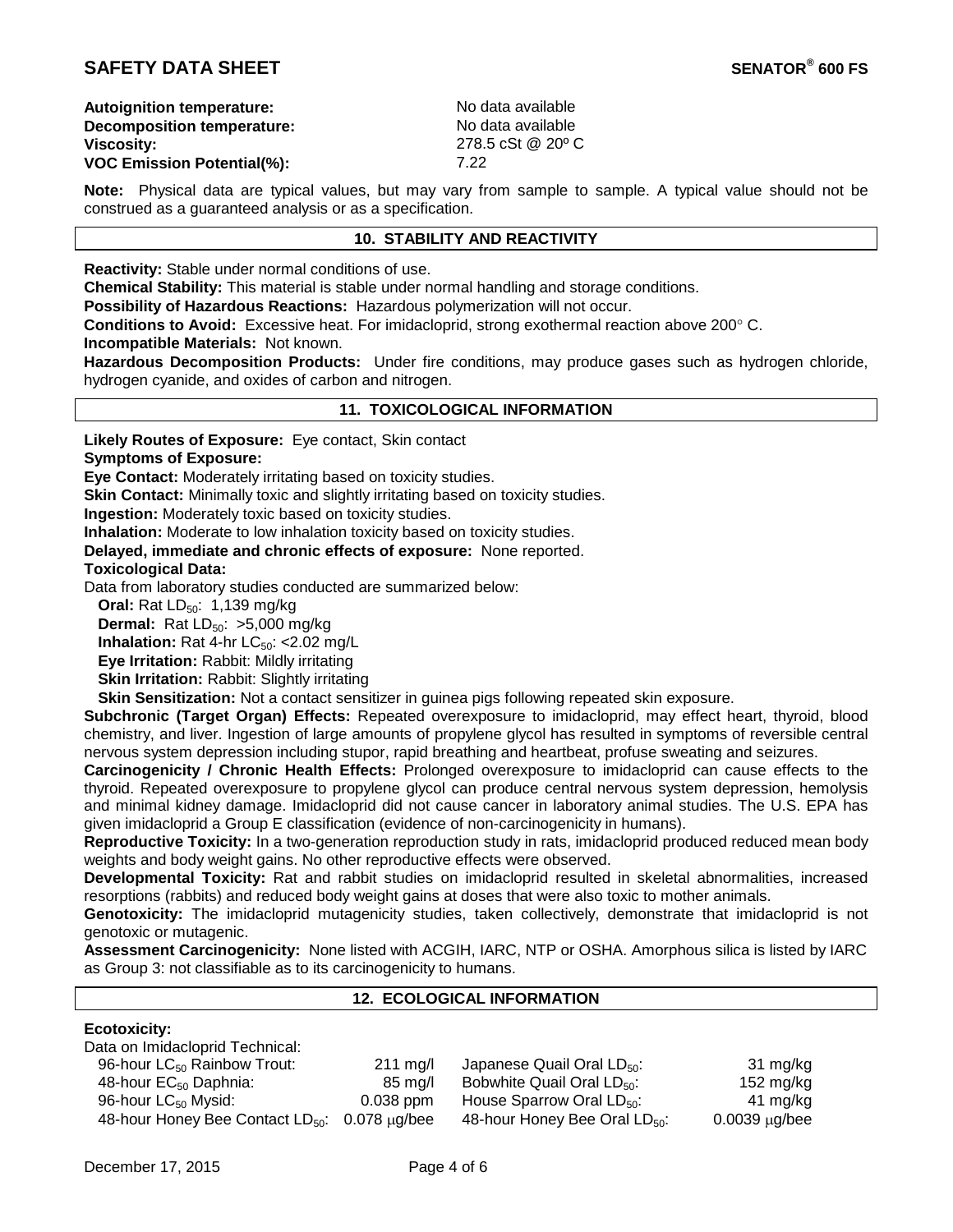## **Environmental Fate:**

Hydrolysis half-life of imidacloprid is greater than 30 days at pH 7 and 25°C. The aqueous photolysis half-life is less than 3 hours. The soil surface photolysis of imidacloprid has a half-life of 39 days, and in soil, the half-life ranged from 26 to 229 days.

### **13. DISPOSAL CONSIDERATIONS**

## **Waste Disposal Method:**

Wastes resulting from the use of this product may be disposed of on site or at an approved waste disposal facility. Improper disposal of excess pesticide is a violation of Federal law.

#### **Container Handling and Disposal:**

#### **Nonrefillable Containers 5 Gallons or Less:**

Nonrefillable container. DO NOT reuse or refill this container. Offer for recycling if available. Triple rinse container (or equivalent) promptly after emptying. Triple rinse as follows: Empty the remaining contents into application equipment or a mix tank and drain for 10 seconds after the flow begins to drip. Fill the container 1/4 full with water and recap. Shake for 10 seconds. Pour rinsate into application equipment or a mix tank or store rinsate for later use or disposal. Drain for 10 seconds after the flow begins to drip. Repeat this procedure two more times. Then offer for recycling or reconditioning, or puncture and dispose of in a sanitary landfill, or by other procedures approved by State and local authorities. Plastic containers are also disposable by incineration, or, if allowed by State and local authorities, by burning. If burned stay out of smoke.

## **Nonrefillable containers larger than 5 gallons:**

Nonrefillable container. DO NOT reuse or refill this container. Offer for recycling if available. If recycling or reconditioning not available, puncture and dispose of in a sanitary landfill, or by other procedures approved by State and local authorities. Plastic containers are also disposable by incineration, or, if allowed by State and local authorities, by burning. If burned stay out of smoke. Triple rinse or pressure rinse container (or equivalent) promptly after emptying. Triple rinse as follows: Empty the remaining contents into application equipment or a mix tank. Fill the container 1/4 full with water. Replace and tighten closures. Tip container on its side and roll it back and forth, ensuring at least one complete revolution, for 30 seconds. Stand the container on its end and tip it back and forth several times. Turn the container over onto its other end and tip it back and forth several times. Empty the rinsate into application equipment or a mix tank or store rinsate for later use or disposal. Repeat this procedure two more times. Pressure rinse as follows: Empty the remaining contents into application equipment or a mix tank and continue to drain for 10 seconds after the flow begins to drip. Hold container upside down over application equipment or mix tank or collect rinsate for later use or disposal. Insert pressure-rinsing nozzle in the side of the container, and rinse at about 40 psi for at least 30 seconds. Drain for 10 seconds after the flow begins to drip.

## **Refillable containers larger than 5 gallons:**

Refillable container. Refill this container with pesticide only. Do not reuse this container for any other purpose. Cleaning the container before final disposal is the responsibility of the person disposing of the container. Cleaning before refilling is the responsibility of the refiller. To clean the container before final disposal, empty the remaining contents from this container into application equipment or a mix tank. Fill the container about 10% full with water. Agitate vigorously or recirculate water with the pump for two minutes. Pour or pump rinsate into application equipment or rinsate collection system. Repeat this rinsing procedure two more times. For final disposal, offer for recycling if available. If recycling or reconditioning not available, puncture and dispose of in a sanitary landfill, or by other procedures approved by State and local authorities.

## **14. TRANSPORTATION INFORMATION**

# **DOT**

<119 gallons per completed container: Non Regulated

≥119 gallons per completed container: UN 3082, Environmentally hazardous substance, liquid, n.o.s., (Imidacloprid), 9, III, Marine Pollutant

# **IMDG**

UN 3082, Environmentally hazardous substance, liquid, n.o.s., (Imidacloprid), 9, III, Marine Pollutant

# **IATA**

UN 3082, Environmentally hazardous substance, liquid, n.o.s., (Imidacloprid), 9, III, Marine Pollutant